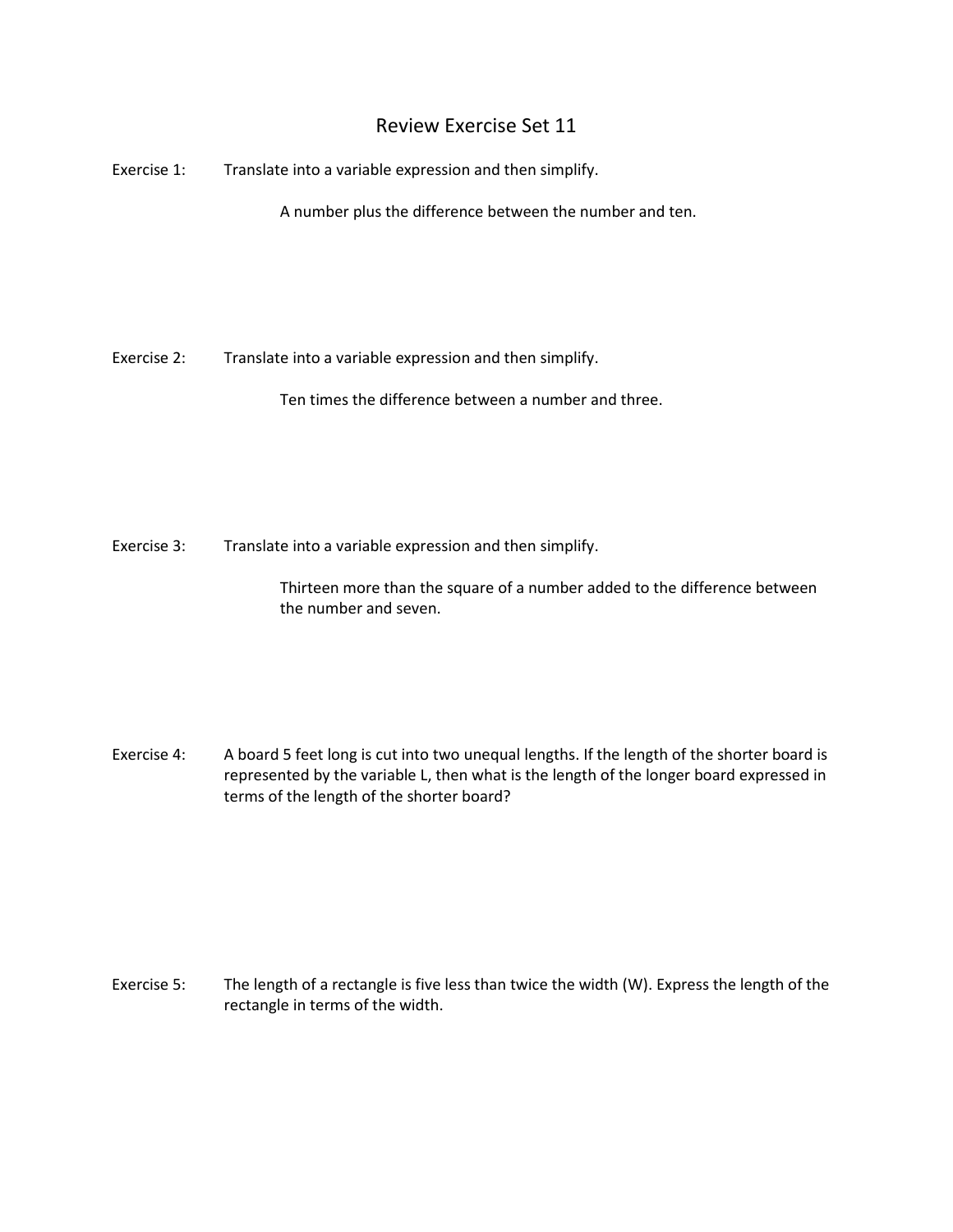## Review Exercise Set 11 Answer Key

Exercise 1: Translate into a variable expression and then simplify.

A number plus the difference between the number and ten.

Let  $x = a$  number

 $x + (x - 10)$  $= x + x - 10$ **= 2x - 10**

Exercise 2: Translate into a variable expression and then simplify.

Ten times the difference between a number and three.

Let  $x = a$  number

 $10 * (x - 3)$ **= 10x - 30**

Exercise 3: Translate into a variable expression and then simplify.

Thirteen more than the square of a number added to the difference between the number and seven.

Let  $x = a$  number

$$
13 + x2 + (x - 7)
$$
  
= 13 + x<sup>2</sup> + x - 7  
= x<sup>2</sup> + x + 6

Exercise 4: A board 5 feet long is cut into two unequal lengths. If the length of the shorter board is represented by the variable L, then what is the length of the longer board expressed in terms of the length of the shorter board?

> 5 = total length L = length of shorter board **5 - L** = length of longer board